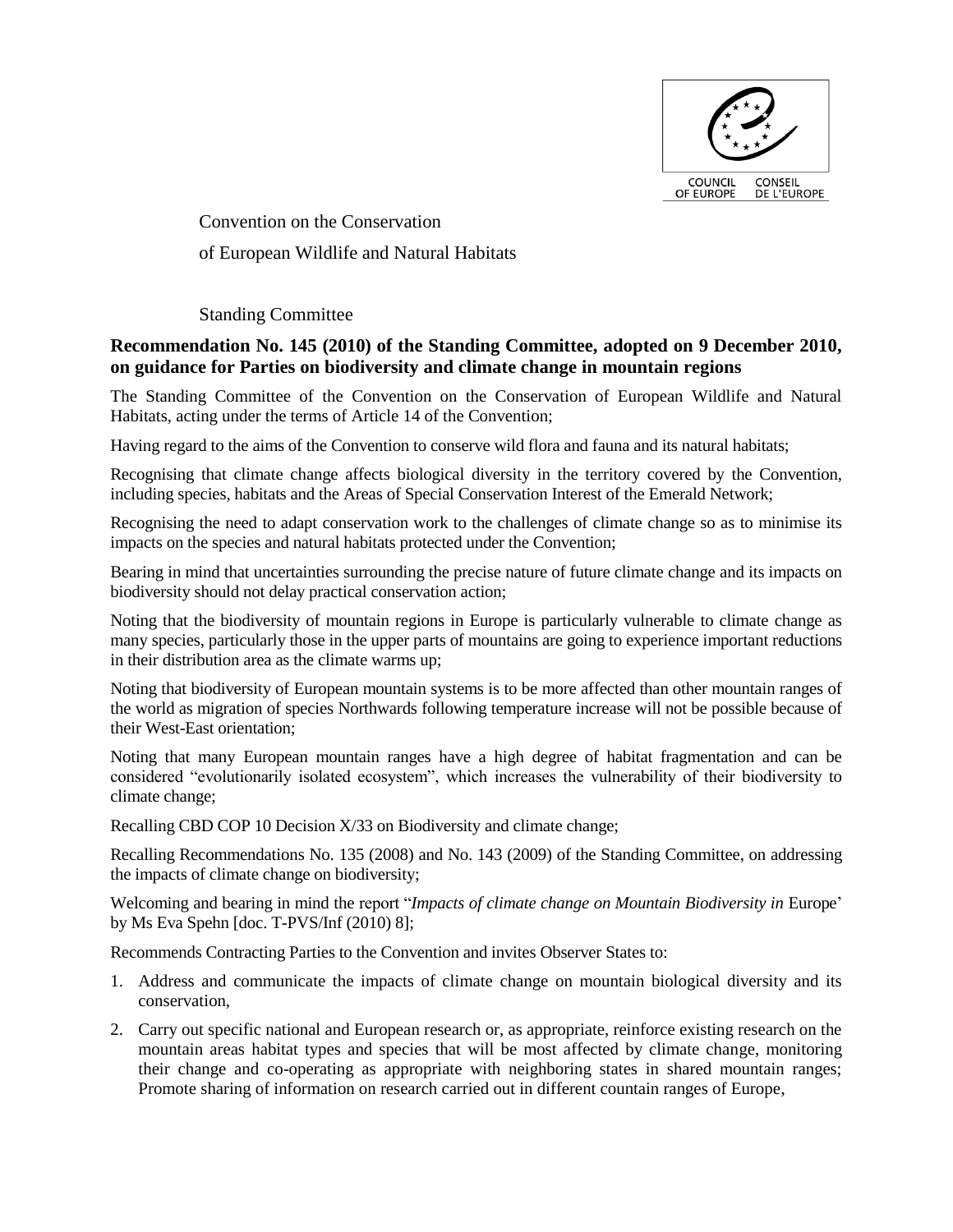- 3. Develop specific climate change adaptation policies and action for mountain biodiversity, taking due account of the proposed guidance set out in the Appendix to the present recommendation;
- 4. Where appropriate, implement the proposed actions of the guidance in appendix to this recommendation

Further recommends Contracting Parties of the Convention on the Protection of the Alps and Convention on the Protection and Sustainable Management of the Carpathians and invites their observer States to help implement this recommendation in their respective frameworks.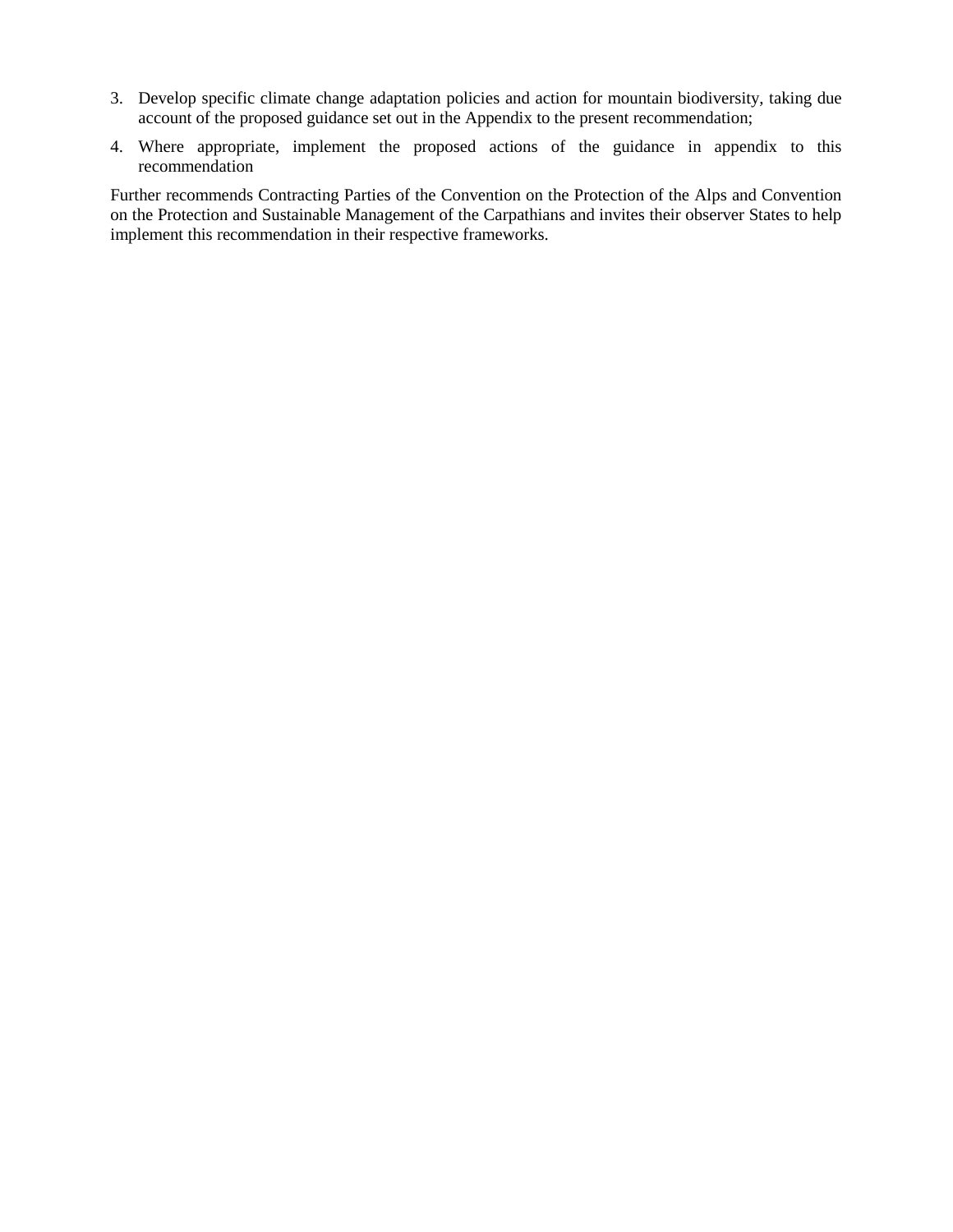# **APPENDIX**

## **Guidance**

This guidance draws on the expert report commissioned by the Council of Europe and discussed by the Group of Experts on Biodiversity and Climate Change at its meeting in 2010.

Measures that may be considered as appropriate for addressing the impacts of climate change on biodiversity, for the purposes of the application of the Convention, are listed for consideration by Contracting Parties. These measures are offered as examples of action that may be taken by authorities at all levels of governance to address this issue. Other complementary measures may be identified by governments as equally appropriate to their particular circumstances and concerns. Notwithstanding these adaptation measures, there is an urgent need for climate change mitigation actions at local, regional, country and global levels. Effective mitigation is crucial to contain climate change to levels within which we may have a reasonable chance of achieving effective adaptation. Although these recommendation focus on the adaptation to climate change, it is important to bear in mind that, on the one hand, climate change mitigation activities may be harmful to biodiversity and, on the other hand, the conservation and restoration of certain ecosystem types in particular forests and wetlands have to play an important role in the overall mitigation effort.

The effects of climate change on mountain ecosystems and their biological communities are complex. The impacts of a changing climate on the species and habitats protected by the Bern Convention may differ widely, depending on the species and the interactions with other species and/or their habitats, as well as according to location. The effects that climate change mitigation and adaptation measures, taken in other sectors, can have on species and habitats should also be considered in order to avoid negative impacts.

### **Mountains and climate change**

Changes in the environmental factors of European mountains caused by climate change are already visible. There is a decrease in mountain glacier area, an increased annual precipitation with changing seasonality in the Alps, less predictability of rainfall and temperatures in Mediterranean mountains and a marked migration of species "uphill" as mean temperatures rise.

Mountain forest plants have been found to climb between 25 and 93 meter per decade since the 1950's and a number of other groups (carabids, fungi, birds, molluscs and spiders) have also shown a marked variation along an altitudinal gradient.

Mountain ecosystems are also naturally vulnerable because of their relatively smaller extension, the risk of erosion and the extreme conditions of many mountain habitats.

Mountains exhibit the most pronounced climatic gradients and, in evolutionary and biographical terms, they can be compared to islands, archipelagos of high elevation habitats, isolated by the lowlands. As such isolated ecosystems they host a very high proportion of endemic species that are at great risk of extinction because of the unprecedented speed of present climate change and the West-East orientation Europe's mountain ranges, which hinders North-bound migration possible in other mountain ecosystems of the world (for instance in the Americas). Particularly threatened will be species confined to summits or the plains, late successional plant species, species with small restricted population and species with relative low mobility, as some amphibians. Other species (in mix-altitudinal ranges) are also likely to see their habitats reduced as they are displaced uphill, thus becoming more vulnerable to extinction.